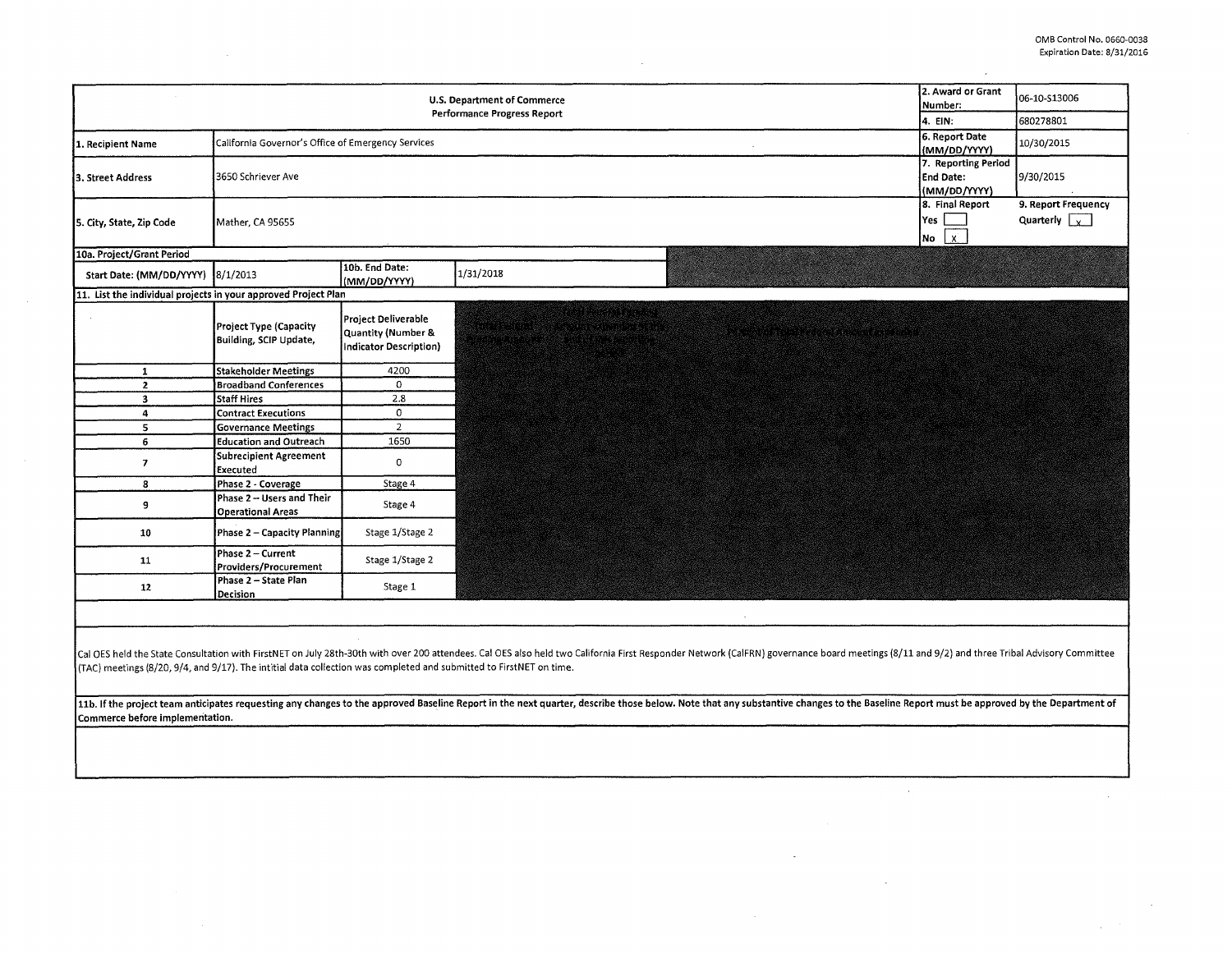11c. Provide any other information that would be useful to NTIA as it assesses this project's progress.

The \$5933.43 disparity in match expended between the PPR and the FFR is due to a correction document that is pending with our Accounting. The \$5933.43 is being removed. The amount expended in the 'Supplies' category has de from the last PPR due to expended funds being moved from the 'Supplies' category to the 'Other' category to match our budget.

lld. Describe any success stories or best practices you have identified. Please be as specific as possible.

California's three-day State Consultation with FirstNET was a huge success, with over 200 attendees taking part over three days including a third day dedicated to Tribal.

12. Personnel

12a. If the project is not fully staffed, describe how any lack of staffing may impact the project's time line and when the project will be fully staffed.

| 12b. Staffing Table                  |              |                               |             |
|--------------------------------------|--------------|-------------------------------|-------------|
| Job Title                            | FTE%         | Project (s) Assigned          | Change      |
| Public Information Officer -         |              | Public Outreach               | None        |
| Mayberry                             | 0.35         |                               |             |
| Staff Services Manager -             |              | <b>Grant Management</b>       | None        |
| Jackson                              | 0.1          |                               |             |
| Associate Governmental               |              | <b>Grant Management</b>       | None        |
| Program Analyst - Town               | 1            |                               |             |
| Statewide Interoperability           |              | Telecommunications Guidance   | Removed     |
| Coordinator                          | 0            |                               |             |
| Associate Governmental               |              | Project Management            | Removed     |
| Program Analyst 100%                 | $\mathbf 0$  |                               |             |
| Associate Governmental               |              | Project Management            | Removed     |
| Program Analyst 100%                 | 0            |                               |             |
| <b>Staff Services Manager II</b>     | $\mathbf{0}$ | Project Management            | Removed     |
| Departmental Program                 |              | Project Management            | Removed     |
| Manager III                          | 0            |                               |             |
| Associate Telecommunications         |              |                               |             |
| Engineer - Black                     | $\mathbf{1}$ | Project Management            | None        |
| <b>Staff Services Analyst</b>        | 0.8          | Project Management Assistance |             |
| Career Executive Assignment II -     |              |                               | Removed     |
| Plantz                               | 0.4          | Project Management            | None        |
| Senior Telecommunications            |              |                               |             |
| Enginner - Bjorkland                 | 0.8          | Project Management            | Phasing out |
| Senior Telecommunications            |              |                               |             |
| Enginner - Bond                      | 0.8          | Project Management            | Added       |
| Associate Governmental               |              |                               |             |
| Program Analyst - Dumetz             | 0.2          | Project Management            | None        |
| Department Program Manager           |              |                               |             |
| Yarbrough                            | 0.4          | Project Management            | None        |
| <b>Associate Information Systems</b> |              |                               |             |
| Analyst - Barnhurst                  | 0.3          | Project Management            | None        |
|                                      |              |                               |             |
| <b>Telecommunications Systems</b>    |              | Project Management            | None        |
| Manager - Villasenor                 | $\mathbf{1}$ |                               |             |
|                                      |              |                               |             |
| Telecommunications Systems           |              | Project Management            | Added       |
| Analyst II - Mathew Evans            | $\mathbf{1}$ |                               |             |
|                                      |              | Project Management            | Added       |
| Staff Services Analyst - Romi Lal    | $\mathbf{1}$ |                               |             |
| Associate Information Systems        |              | Project Management            | None        |
| Analyst - Killion                    | 0.2          |                               |             |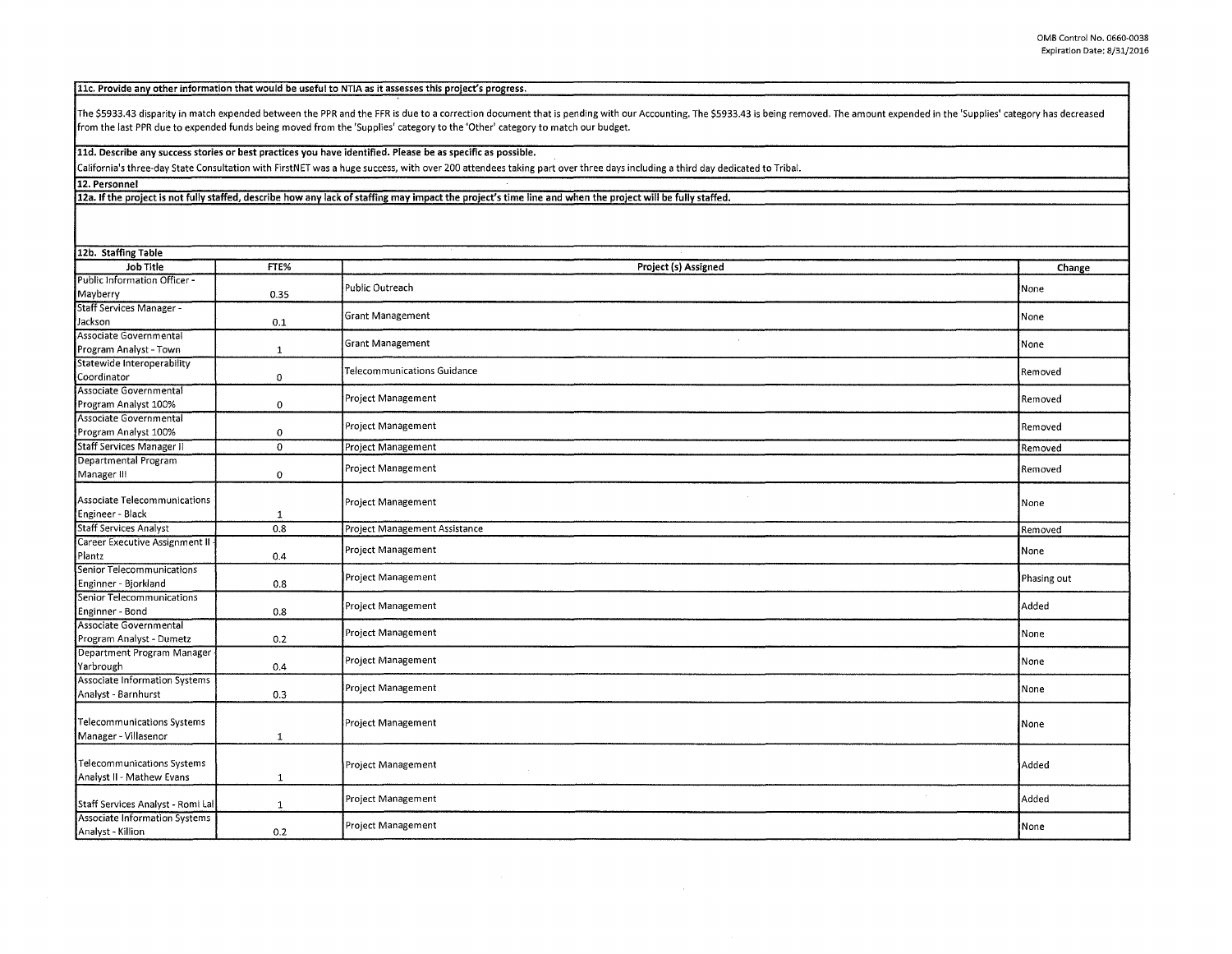$\sim 10^7$ 

| Name                                                    | <b>Subcontract Purpose</b>                                                    | Type<br>(Vendor/Subrec.) | RFP/RFQ Issued (Y/N) | Contract<br>Executed<br>(Y/N) | <b>Start Date</b> | <b>End Date</b> | Total Federal Funds<br>Allocated | Total Matching Funds<br>Allocated |
|---------------------------------------------------------|-------------------------------------------------------------------------------|--------------------------|----------------------|-------------------------------|-------------------|-----------------|----------------------------------|-----------------------------------|
| <b>Science Application</b><br>International Corporation | Public Outreach and Education                                                 | Vendor                   |                      |                               | 2/14/2014         | 2/13/2016       | \$438,750.00                     |                                   |
|                                                         | [13b, Describe any challenges encountered with vendors and/or subrecipients.] |                          |                      |                               |                   |                 |                                  |                                   |

 $\mathcal{L}(\mathcal{L}(\mathcal{L}))$  and  $\mathcal{L}(\mathcal{L}(\mathcal{L}))$  . The contribution of  $\mathcal{L}(\mathcal{L})$